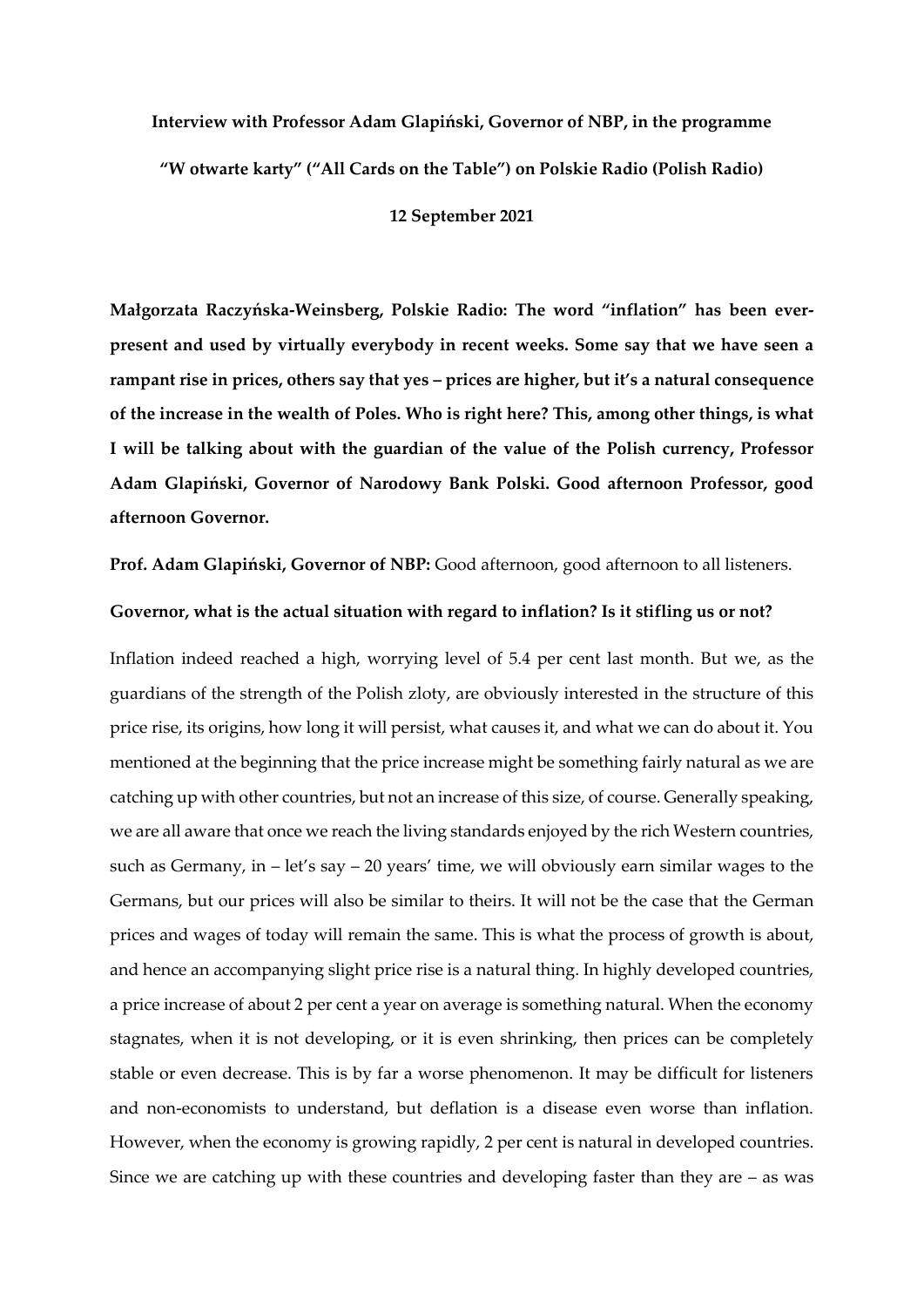always the case before the pandemic and as it will be right after the pandemic subsides – our growth rate will be more or less twice as high as theirs. Hence a price growth of about 2.5 per cent will be natural. 2.5 per cent is also NBP's inflation target, so if the price of an average basket of goods and services, which is calculated in a complicated way by Statistics Poland, amounts to 2.5 per cent, then it's a kind of a long term average and the process is natural. Our target is 2.5 per cent – plus or minus one per cent – and of course it's difficult to stay right in the middle of the target. Our inflation target is precisely a band, where 2.5 per cent is in the middle and where plus or minus one per cent fluctuations are common. Now, we're clearly higher. The target of 2.5 per cent plus one, gives us 3.5 per cent, whereas we were over 5, though admittedly for a short time. Obviously, the structure and origins of this price growth are important. Firstly, I wanted to say, without justifying or claiming that price growth is something good, because it is not, that everyone would prefer there to be no such price growth, and certainly no such average price growth. But prices are rising across the world, particularly in developed countries – we had the pandemic crisis. The peak of the pandemic is hopefully over, but the effects brought about by it still remain. Under these international circumstances, oil prices have increased by more than 30 per cent, electricity prices have increased, and so have food, freight, and transportation prices. The container freight prices have more than quadrupled. Some trade links have been broken; components are not making it to their destinations. A number of Chinese ports are now completely closed, and semiconductors, for instance microprocessors, are not being delivered from China at all. Neither are they being delivered from Taiwan. These are various, numerous circumstances which led to last month's inflation reaching 5.4 per cent, the same as in the United States, for example. The powerful and huge US economy, which is much more self-sufficient than the Polish economy and has its own enormous oil reserves, is also facing inflation of 5.4 per cent. Germany's inflation rate has hit a thirty year high, and the Germans are known to be particularly sensitive about inflation after their experience of hyperinflation in the 1920s. Well, Germany has the highest inflation rate in 30 years. In all or nearly all countries – there are certain specific exceptions – inflation has hit its highest levels for many years, or even decades. At the same time, I'd like to remind you that the Eurozone countries, including Germany, started off with negative price growth, they even had deflation. We, however, started off with a normal level of inflation within the band I previously referred to. So, the changes were largely the same everywhere. We are no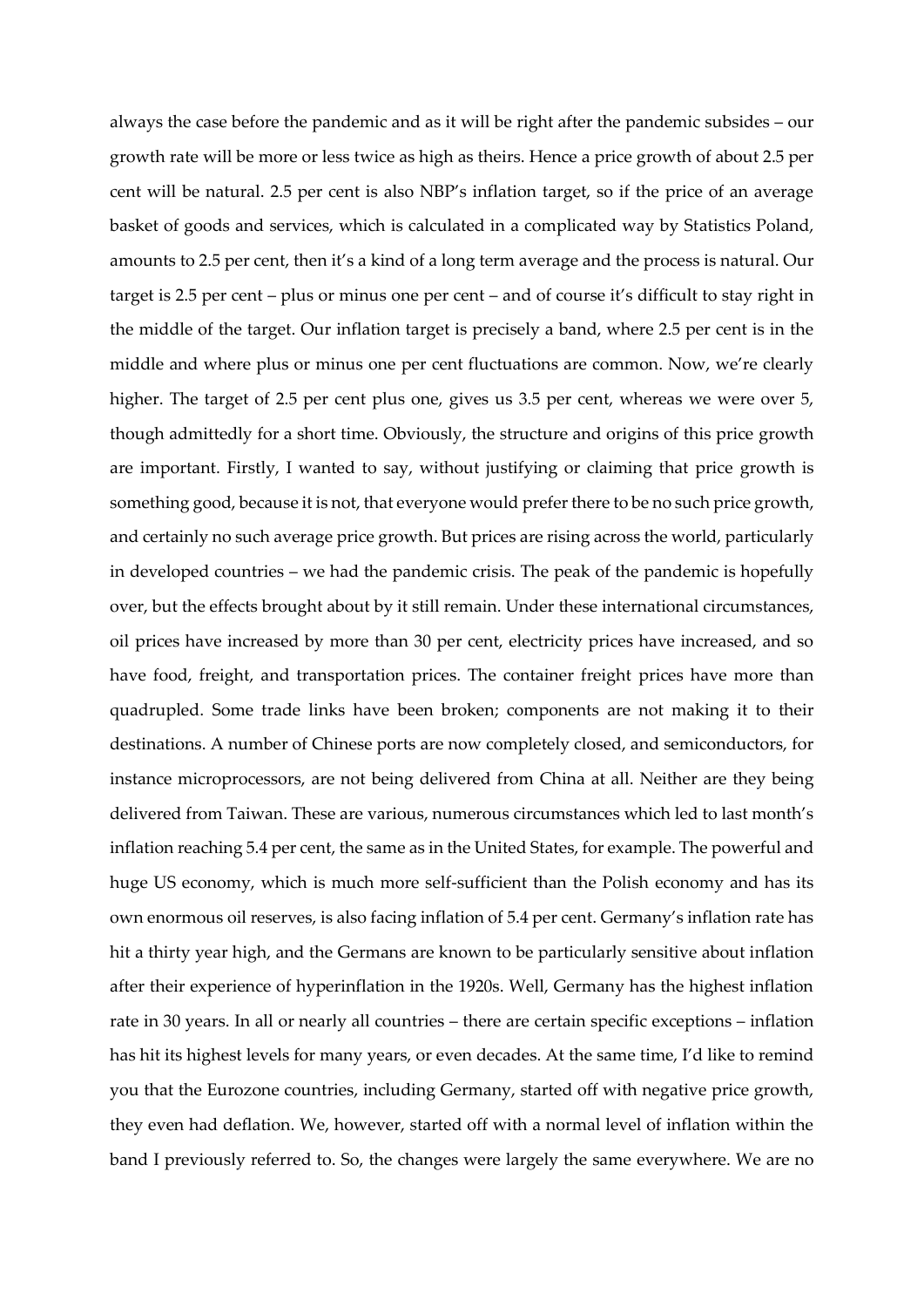exception here, and nothing special is going on in our country. And as I tell everyone at my press conferences, a detailed analysis reveals that more or less 2.7 of this 5.4 per cent is accounted for by these costs, these increases in the prices of oil and electricity (mainly in Europe due to its climate policy) and in the prices of imported food, and international transport – these post-pandemic, crisis-related effects. In short, I wish to say here that these are factors no one has an impact on. Well, not Narodowy Bank Polski, and I am not saying it to shift NBP's responsibility onto someone else. No one has an influence on the way the prices of these inputs are rising globally. We do have an impact on what is included in the remaining 2.7, but that 2.7 is normal price growth in a developing economy, and we are all satisfied with it on a day-to-day basis.

**So, we can assume that a price rise in a healthy economy, unburdened by excessive "money production", is something we can live with. And what about this "printing of money"? I need to ask, because the opposition contends that Narodowy Bank Polski has now turned into a printer of money without any backing. What is the real situation?** 

Right, let me just add something to the first part of your statement, your question.

### **Please do.**

Of course, the case here is that price growth of, say, 2.5 per cent, plus or minus one per cent, is also something natural in our Polish economy, which is growing. And, it is not even particularly felt or noticed by people. But, please remember that it depends on what is bought and consumed and by whom. Prices of particular goods can rise. The price of one good, for example, which we consume on a daily basis, may increase, and another good may go down in price. We're talking averages here, and the 2.5 per cent a year on average plus or minus 1 per cent is something natural. However, we are now experiencing a price shock related to shock factors originating outside Poland. This happened previously, in the early 1970s – I don't know whether you and the listeners remember the oil shock at that time. Right. It was a rapid rise in oil prices following the war in the Middle East. The war was between Israel and the Arab countries. The Arab countries came to an agreement among themselves and what followed was a shock of rising oil prices. Oil prices rose severalfold, twofold, and then that was it. Consequently, all prices around the world went up. Obviously, no bank was able to help. For a short period of time, something can certainly be done by the government. The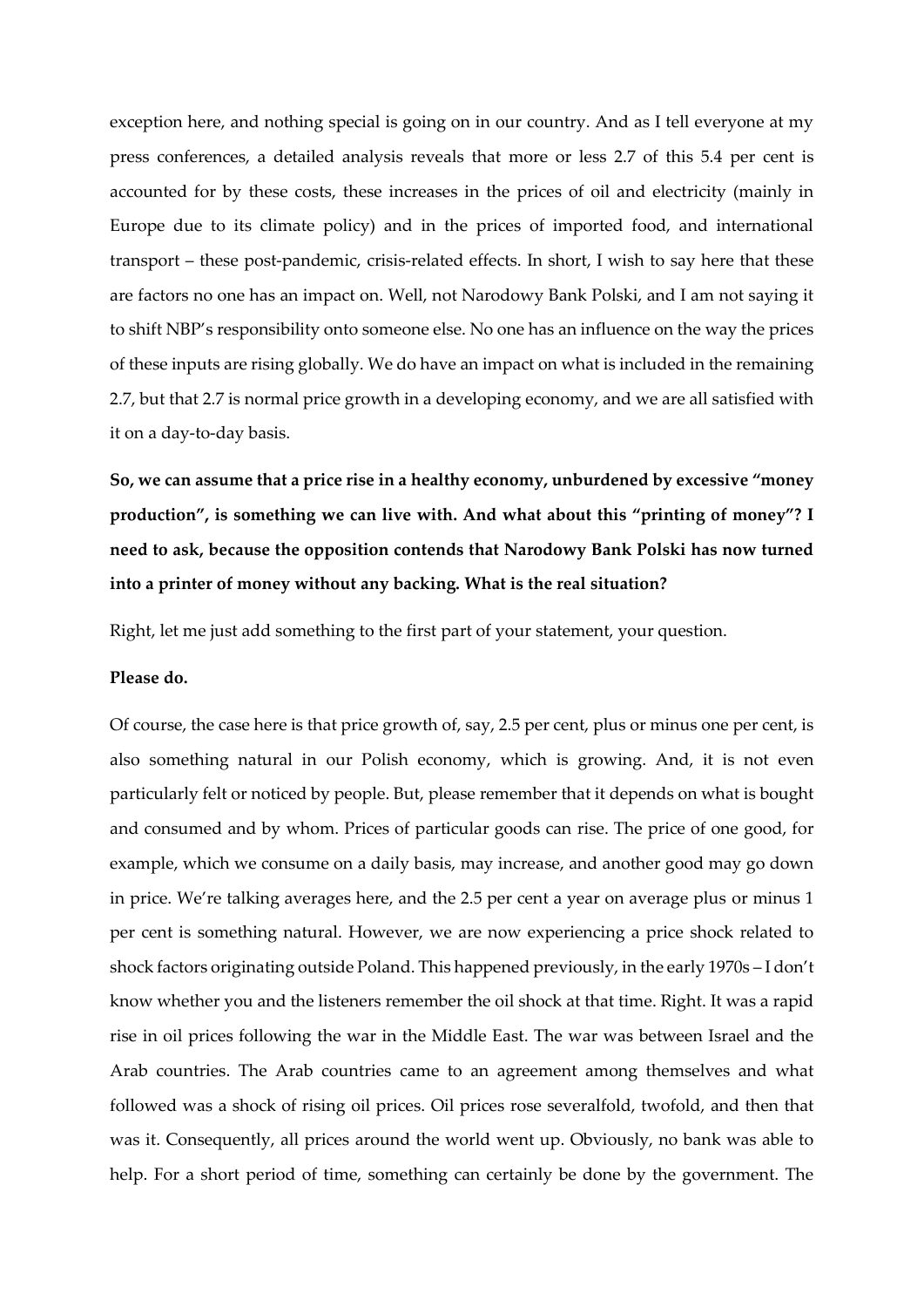government may spread the price rise over time, for example, by adjusting VAT, excise duty and taxes of various kinds. But it is still merely a postponement of the inevitable. But let's get back to Poland now. Indeed, voices are being raised – I hope not in bad faith, but simply out of ignorance – by persons unacquainted with the subject, which are implicitly addressed to politicians (but I do not get involved in political discussions), that this price rise is due to the so-called printing of additional money. First, I wanted to say that this is a picturesque term for money printing, but it has nothing to do with literally printing money. It makes me feel embarrassed to be forced to explain it. Well, it may seem that the Polish Security Printing Works simply run their printers and print additional money. Sadly, I even heard the Speaker of the Senate say it explicitly on one of the TV stations, when he said that the money he takes out of an ATM is brand new and freshly printed, which supposedly shows how the central bank is printing banknotes with an ever increasing face value, thus fuelling inflation. This is obviously total ignorance of elementary economics, but a doctor (the Speaker is a doctor) may of course show such ignorance. Likewise, I have no idea about the medical problems the Speaker specialises in. But of course, we do not print additional money in the physical sense. We ensure that banknotes are more and more resistant, more and more elegant, and fit for long-term use. We change the material banknotes are made from, and that is all. Today, the machines that control it count the money we receive from banks and from the entire economy in general. The money is checked and counted at a remarkable speed, imperceptibly for us. And those banknotes that fail to meet the criteria for further use, including the aesthetic criteria, are simply withdrawn, destroyed, and replaced by brand new, shiny, nice-smelling banknotes – and Poland has some of the prettiest banknotes in the world. So, this statement may be dismissed right away. But, when it comes to contemporary money, its supply, volume and circulation in the market obviously change as needed. This is quite complex and a radio show like this is no place to discuss it. I can only say that as far as creating this additional money is concerned, it's bank money, it is not money in the physical form; it's simply credited to accounts. It is created by commercial banks. To put it simply, a client comes to a bank wishing to take out a loan, the bank grants him or her the loan, and adjusts its accounts accordingly. Thus, there is more money, theoretically. Before the client came to the bank, there was no money in nature, so to speak, in the economy. After the client received the loan, additional money appeared. So, in this sense, we can say that more money is created. It could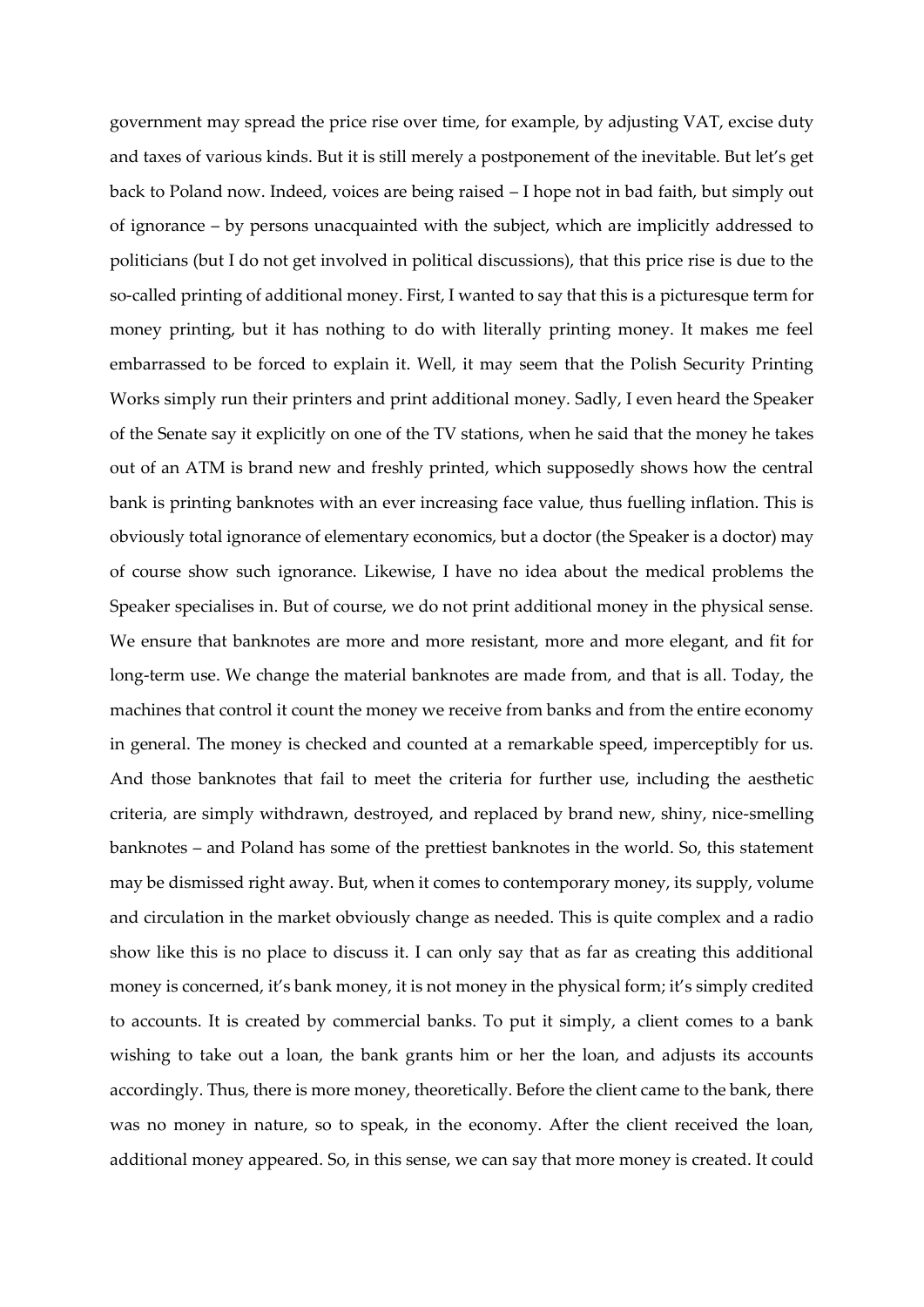be that in a specific situation, this money growth is indeed excessive. It causes too great and rapid a rise in demand, since the money is being spent, and in fact, inflationary pressure may arise. That is what we call demand-related inflation. And this is exactly what the central bank can respond to – it can then raise interest rates. Loans become more expensive, and hence the willingness to take these loans out decreases. And it is then that the central bank actually steps in. Neither Poland nor Western Europe is faced with such a situation at all. On the contrary, in a crisis, completely different factors push prices up. These are cost-related factors, it is costpush inflation, on the side of production costs.

# **Professor, to what extent did the extensive state aid provided during the coronavirus crisis contribute to the rise in inflation? When, do you think, can we expect the level of inflation to drop and will the coming year, in your forecasts, be a time of greater calm?**

Well, certainly we need to remember that the anti-crisis shields are an enormous outflow of funds into the economy, which have various effects. But in the first place, their positive effect was important, that is, preventing economic collapse associated with – we need to admit it – massive, huge unemployment, bankruptcies, and obviously falling prices. There would be price falls then. If a large part of the economy went bankrupt and unemployment reached 20 to 30 per cent, then, certainly, prices would fall, but the standard of living would also drop radically, and a great many people would struggle to maintain their living standards at any kind of a decent level in such a period. We would face a social, political, and national drama. It is thanks to Narodowy Bank Polski launching the so-called quantitative easing and creating the conditions through bond purchases for institutions such as the Polish Development Fund and Bank Gospodarstwa Krajowego to grant various types of loans, non-refundable loans, that is subsidies, credits, etc. on a mass scale, that we prevented bankruptcies and unemployment in Poland. We did a great job, and the economy, society and people got through the pandemic well. This is a completely different situation. This is not social assistance; it is not simply a stimulus.

### **What are your forecasts for the year to come? When can we expect the level of inflation to fall? In short, does the coming year bode well?**

You need to remember that we are talking about certain probabilities here. No one is smart enough to predict what exactly the prices of oil, imported food, or international freight will be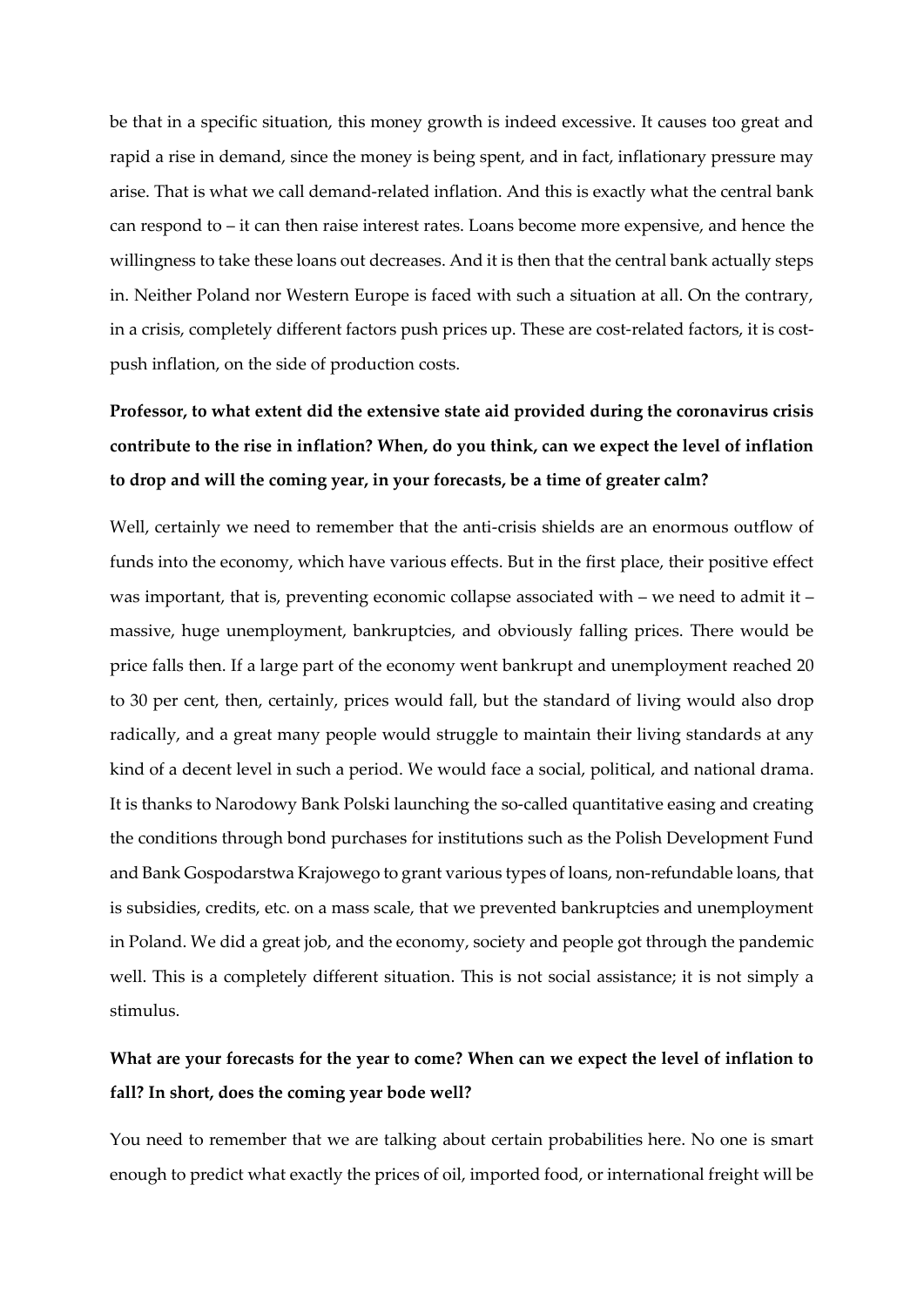in the middle of next year. These are just estimates. The only thing we can predict accurately is the rise in electricity prices, as it is not some kind of a crisis phenomenon. The European Union is deliberately and intentionally conducting an energy revolution. It is itself undergoing a transition to the so-called green, clean energy and is enforcing this transition on us. So, the price increase here is as if predetermined. We consider it all, add a million other factors, and then our analysts – very numerous and the best in Poland, best equipped with knowledge and IT tools – apply specific econometric and mathematical formulae to encapsulate it all and study it to provide price scenarios of various degrees of probability for the year to come. According to this best knowledge – which is confirmed by foreign and international institutions, such as the World Bank and the International Monetary Fund and other great, powerful, international financial institutions and trusts that make their own estimates – inflation in Poland should fundamentally slow down next year. Its level should fall significantly to be close to the upper limit of deviations from the inflation target, so somewhere around 3.5 per cent. This is what it should be like next year. We will be within or slightly above the inflation target.

**Professor, an average Polish citizen is, however, most hurt by rising food prices. Many people are also affected by the galloping rise in the prices of building materials and obviously real estate as a consequence. What is the situation on this market? And who, in your opinion, should the state focus its attention on in this sector?**

Each of these issues would have to be addressed individually. As far as food prices are concerned, we have imported food and domestically produced food. When it comes to the latter, it simply depends on natural processes, on what we call crop yields, which are related to many elements – the weather, water, and so on and so forth. It depends solely on these when the economy is normal and stable. However, the issue of imported food is complex. Poland was recently struck by bird flu and ASF. They affect different kinds of food; the former affects poultry, and the latter, pork. These are certain factors that can somehow be taken into account, but it's hard to predict accurately – something emerges, and something fades. According to these assumptions, the growth of these prices will also slow down significantly. But, of course, a drought or any sort of crop failure can change everything. Anyway, it is not the case that the rise in food prices comes from some radical increase in the quantity of money or a collapse in supply, or things like that. This is a normal situation as it was before the pandemic. Nothing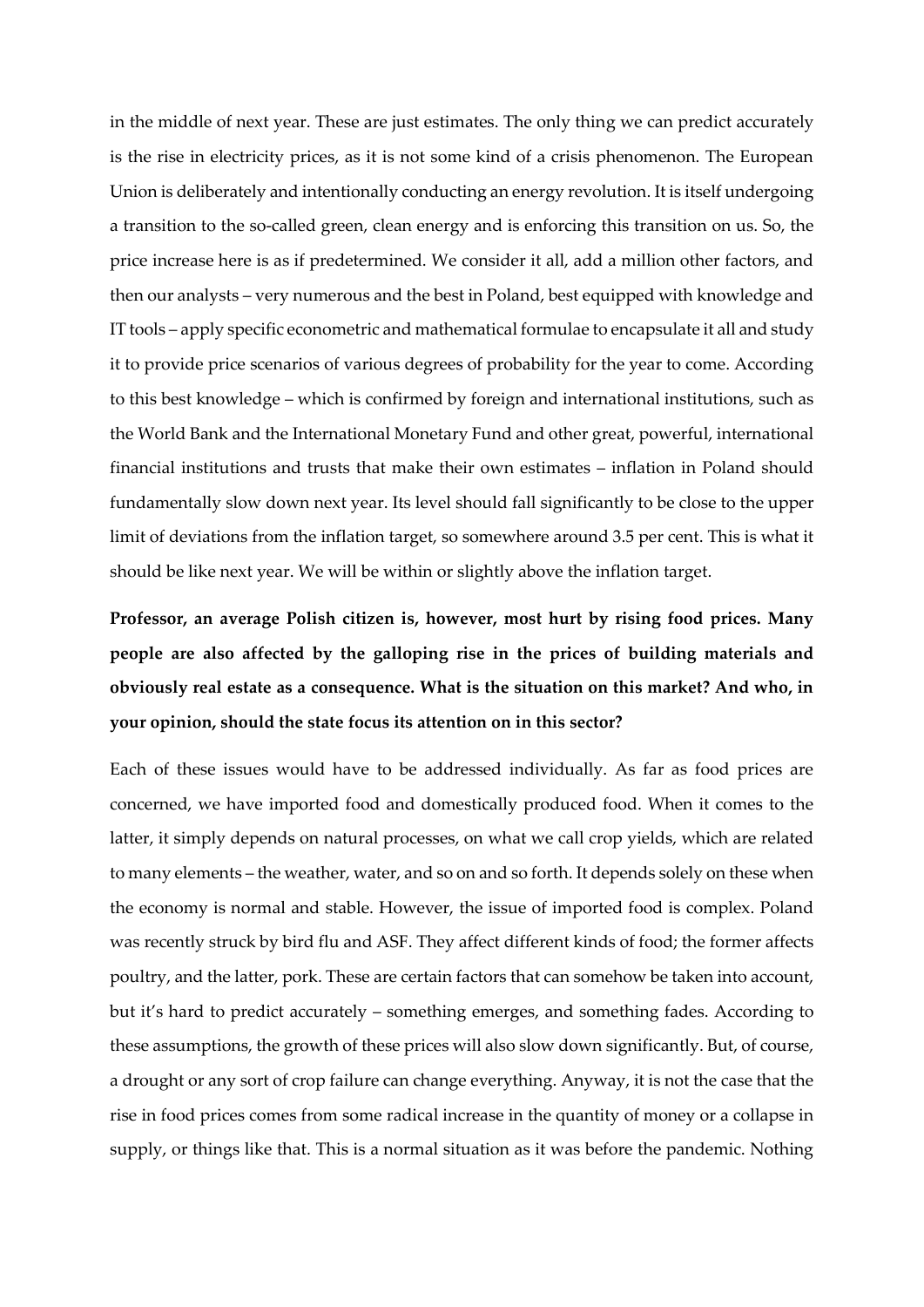dangerous is taking place, and everything should get back to normal. Please note that the prices of certain vegetables and fruits were abnormally high this year.

### **High**.

It had nothing to do with the market, but with natural phenomena or some disruptions in the purchase process, or something like that. Well, a long time ago the state – of our highly developed country – ceased to intervene in these markets in such a way as to introduce some sort of price control. It is rather assumed that when there is a dramatic increase in the price of, I don't know, raspberries, then people simply have a wide range of other things to choose from […].

#### **And building materials?**

But when it comes to housing – yes, as far as food is concerned, everything should return to normal, assuming that there are no sudden things related to bird flu or ASF, or a collapse of imports from some country for some reason. For instance, if an outbreak of a disease occurs in a country, then pork or poultry suddenly stops coming from there. Well, from Poland, exports often collapsed for similar reasons, too. This is normal, however, and nothing has changed here, and we remain in the world as we knew it before the pandemic. We are not in any particular danger here. And, as far as real estate is concerned, it's just that – and it's a lucky thing, it's not a bad thing – that in the last decade the incomes of Poles have been growing very fast. On the other hand, more and more Polish families have started dreaming of having their own place to live, their own apartment, or a house of their own, and having what every family should have. In Poland, it so happens that unfortunately because of its history, its climate, customs, and tradition, the most common dream of Polish families is to own an apartment, or a house. In Germany, for example, most people live in rented premises. Obviously, to live like this you also need to have a saturated market – there must always be plenty of premises to rent, and the premises must always be available, always at a similar price and in the same quality, and so on and so forth. Plus, people cannot be afraid that suddenly there will be a shortage of these premises. The advantage of renting premises is that people can easily move from place to place, from town to town, change jobs, and enjoy the prospect of their own development, etc. But let us stick to Poland. This is our tradition, and it will not change soon – and anyway there are no flats to rent – so we aspire to have our own place to live. So, as the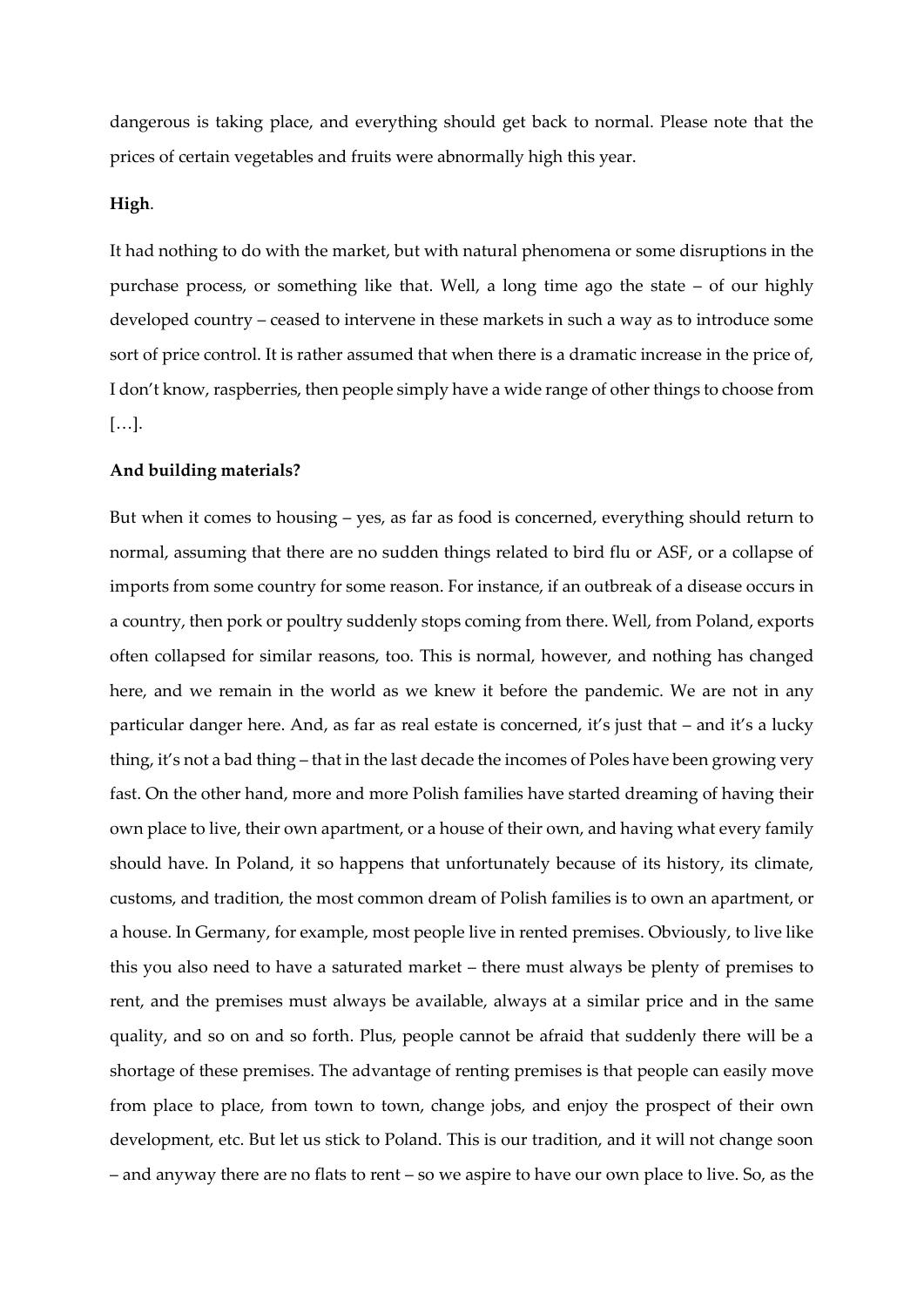incomes of Polish families increase, more and more families realise that a mortgage is within their reach. Fortunately, only zloty-denominated mortgages are available, so families take these out and begin to repay them. The housing market is obviously not keeping up with it, and in Poland there is a huge housing gap, which can be estimated in various ways, but it is definitely from one to two million units. So, as soon as more families get rich enough to get a loan, they do so, setting the entire process in motion. The construction system does not keep up with it, and neither does the raw materials industry, which provides suitable raw materials, elements for construction, etc. The new government programme, the Polish Deal, includes a special programme designed to help here in such a way that in the case of small flats and houses, the own contribution, which is a barrier, will in certain cases be paid by the state. These are all elements that will further increase demand. But certainly, it will not lower the prices of building materials…

### **Exactly, Professor, and who should the state focus on in this sector? In what form should it, perhaps, regulate prices and demand?**

We, as Narodowy Bank Polski, and I personally share the bank's view, have always encouraged expansion of the construction for rent industry – which is rather unpopular in Poland – where there is rent control and some kind of control over production costs, the size of the premises, their quality, etc., and houses are built for rent on a mass scale. Not houses, I mean, but apartments and houses with premises for rent, finished to a good standard, but not big, at moderate prices and for regulated rent. That's what regulated rent is for, though it obviously increases over time, just like everything in nature grows a bit more expensive. It's regulated, it's not sudden, it is foreseeable, and it can be borne by families – so that a dozen or so per cent of Polish families could live in these rented flats. The process is long; after all it does not take place from year to year or even from decade to decade. But we encourage it. However, other programmes launched by governments from time to time work out better or worse. For instance, a mortgage loan is an invention that enables families to reach for their own home, but we always encourage people here to make a sober evaluation of their possibilities, not to get too big or too expensive a loan, to cut their coat according to their cloth. What we earn now is not the only determinant. We have to consider what it will be like in ten years' time, what the prospects for our family are, who will earn how much, what our future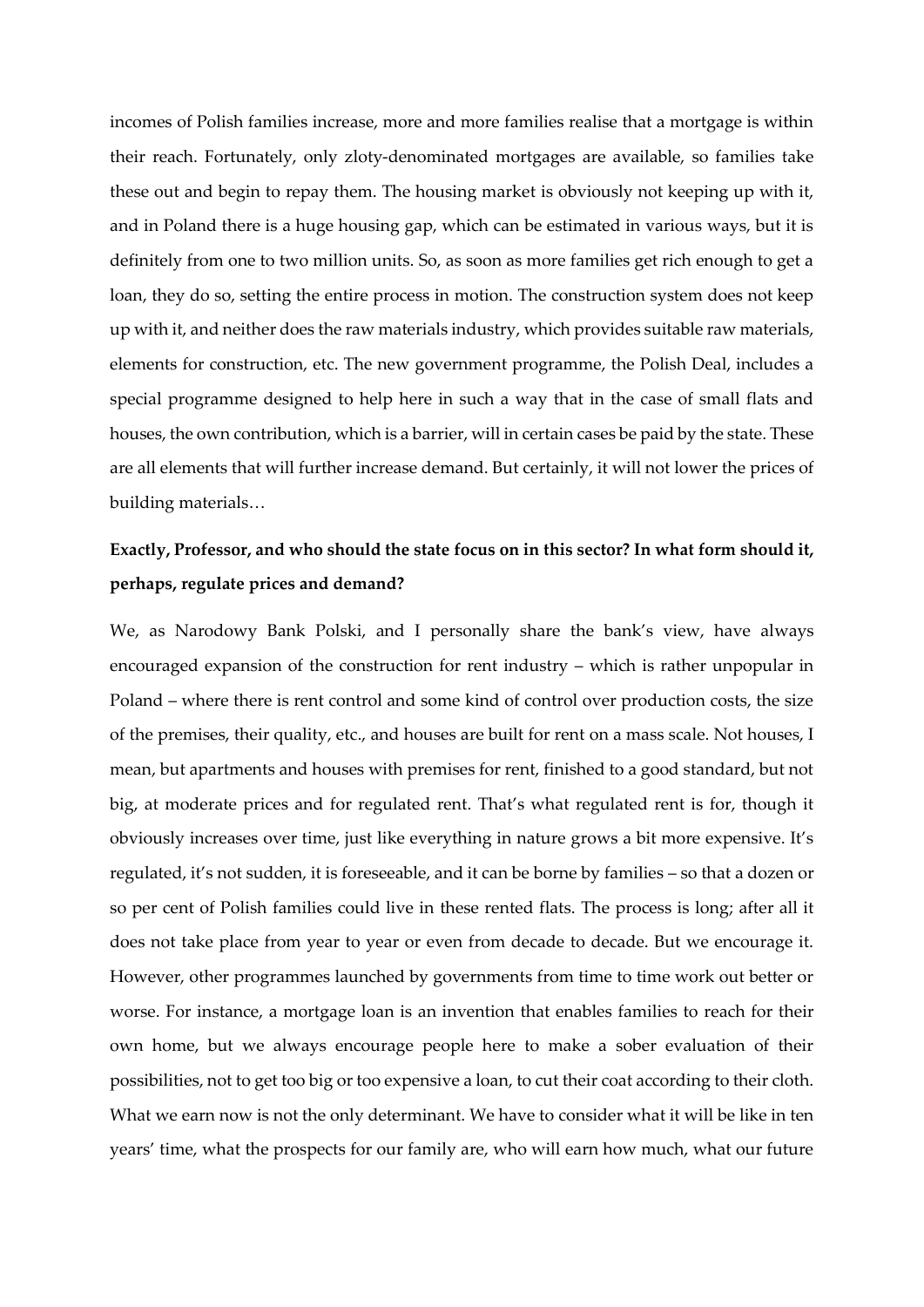career path is, and whether or not our profession is one that ensures a steady income. There are many elements. But these things are…

#### **Natural, one can say.**

Which should be left for the people to decide. In Poland, we only had a discussion about the interest rate on housing loans, whether it should be fixed or variable. Some saw the fixed interest rate as a remedy. Theoretically, it is available in Poland, but it is more widely available in the West. But please remember that fixed-interest credit is not a cure for all ills. The fixed interest rate must still give the developer, as well as the bank, the same profit [eventually] as the variable interest rate. So it is fixed for a period – 5 years, for example – and then it changes radically to a different fixed interest rate.

# **Here comes a key question: to what extent does the oil price growth you mentioned drive inflation up? And, more crucially for me, does the state have any regulatory capabilities in that area?**

We estimate that roughly 1.5 percentage points can be put down to the increase in oil prices. What can the state do? As I mentioned, the state can, for example, temporarily reduce the excise tax in order to dampen this sharp growth. However, things must go back to normal at some time. If 1.5 percentage points of the 5.4% of inflation, is just because of the increase in oil prices. If the state were to lower the excise tax, let us not forget that it would also reduce budget revenue. When budget revenue shrinks, it has to be supplemented with something. As they say, figuratively or symbolically, with another kind of tax. The state has no money it could print for itself – as some seem to think – to fill the gap. So sometimes states reduce the excise tax to spread the price hike over time, to make it smooth and avoid sudden spikes. Yet sooner or later the tax must return to the previous level. This week even, we analysed and we looked in detail at our NBP analyses of a potential rise or fall in oil prices. There are different analyses with different degrees of probability. Fuel prices in the global markets are expected to decline slightly. But at this point I have to say something extremely important that I believe I haven't mentioned earlier. And it's the fact that we are looking at mere indicators. The 5.4 inflation is a growth rate, GDP is also an index. These indices have a starting point, a base. We compare today's prices with the prices a year ago. Please remember that a year ago we had the peak of the pandemic and prices were exceptionally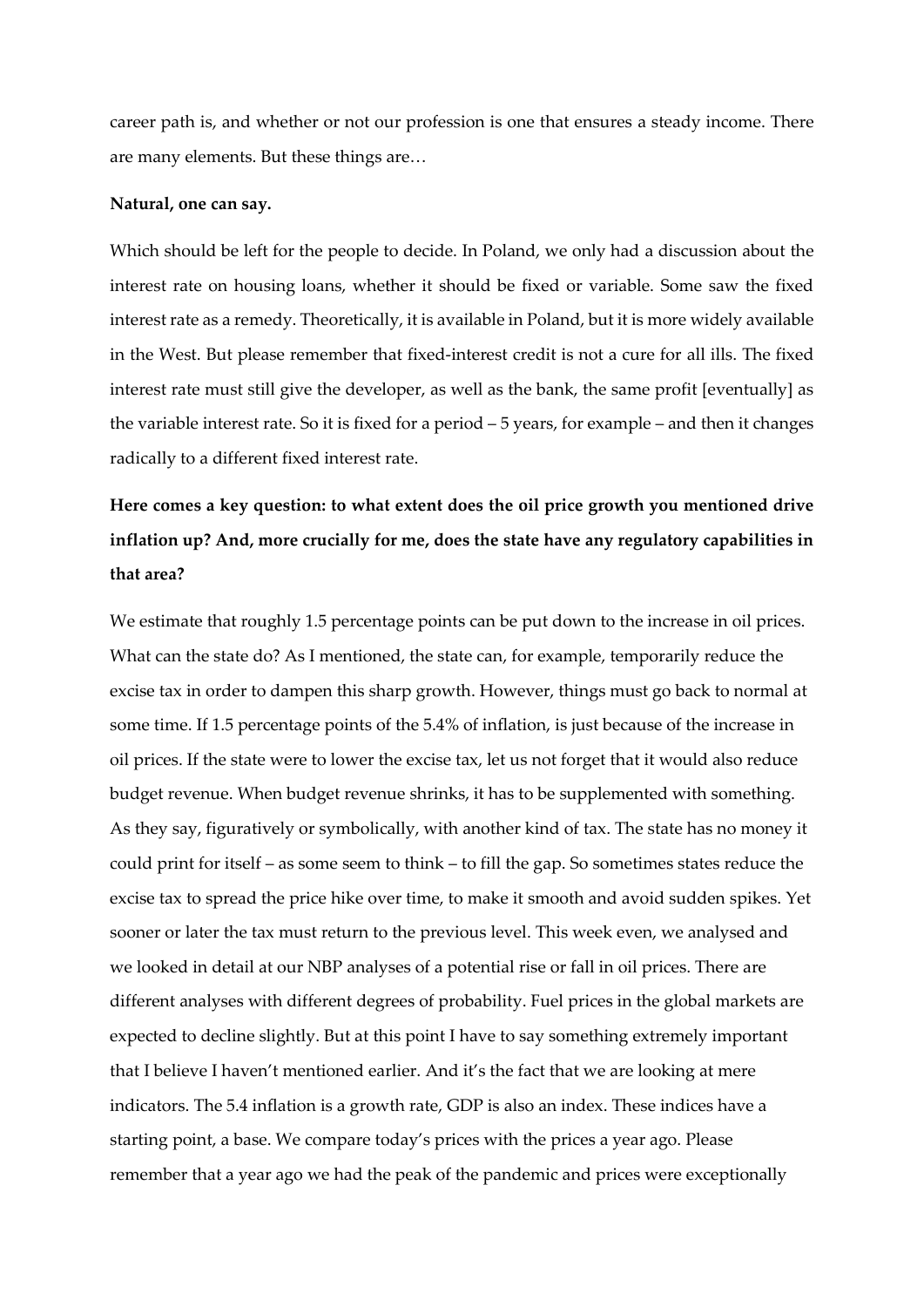low. We also analyse prices from one month to another – this seems to represent the trends more accurately. But today the levels of all the indices are so high globally because they refer to the situation a year ago, August-to August. Back then things were very low, the global economy was lying flat, so to speak, but now it has taken off and is running higher. The indices are elevated by the low base, as we call it. So next year they will be generally lower, because the base will be different. Please remember that the prices in August or September next year will be compared to the August prices of this year. As you see, this is a bit complicated. All figures are sometimes misleading; only by looking at them closely do you get the real picture. Bare numbers, dropped off-hand can often look sensational. 5.4% makes a big impression, because we are referring it to last year's August inflation and its very low level. It all has to be taken into account together. But, I am not – God forbid – saying this to dismiss the high the inflation index we face today, as some suggest. Narodowy Bank Polski does not ignore it: it is the number one issue in what we are doing now and what we have always done, because this is our constitutional and statutory task. Although we have a lot of other important commitments.

**This touches closely on what I wanted to ask about. What about interest rates? On Thursday, you said that an increase is out of the question. Dare I ask why? There are suggestions that low interest rates benefit the government and reduce the cost of servicing public debt. Is there something to it? And how can we save in these times of inflation? Term deposits yield practically nothing, the real estate market is changing – as we have mentioned – from day to day. All we are left with is bonds.**

Let's start with the interest rates and whether they help or hurt the government. We conduct our policy independently – save for some extreme cases of pandemics, wars, etc. We pursue our policy in total independence of the government. A kind of policy mix emerges then between the government's fiscal policy and our monetary and credit policy, but, in principle, independently. So right at the moment the policy of low interest rates we are pursuing on account of the needs of the economy, finance, credit, credit market etc., etc – it is very supportive of the government. The government – but hence also the state and the people, because low interest rates will of course radically diminish the debt servicing costs of the state. Indeed, this cost is dramatically lower, which improves the government's budget position. However, if we consider it necessary to raise interest rates for the benefit of those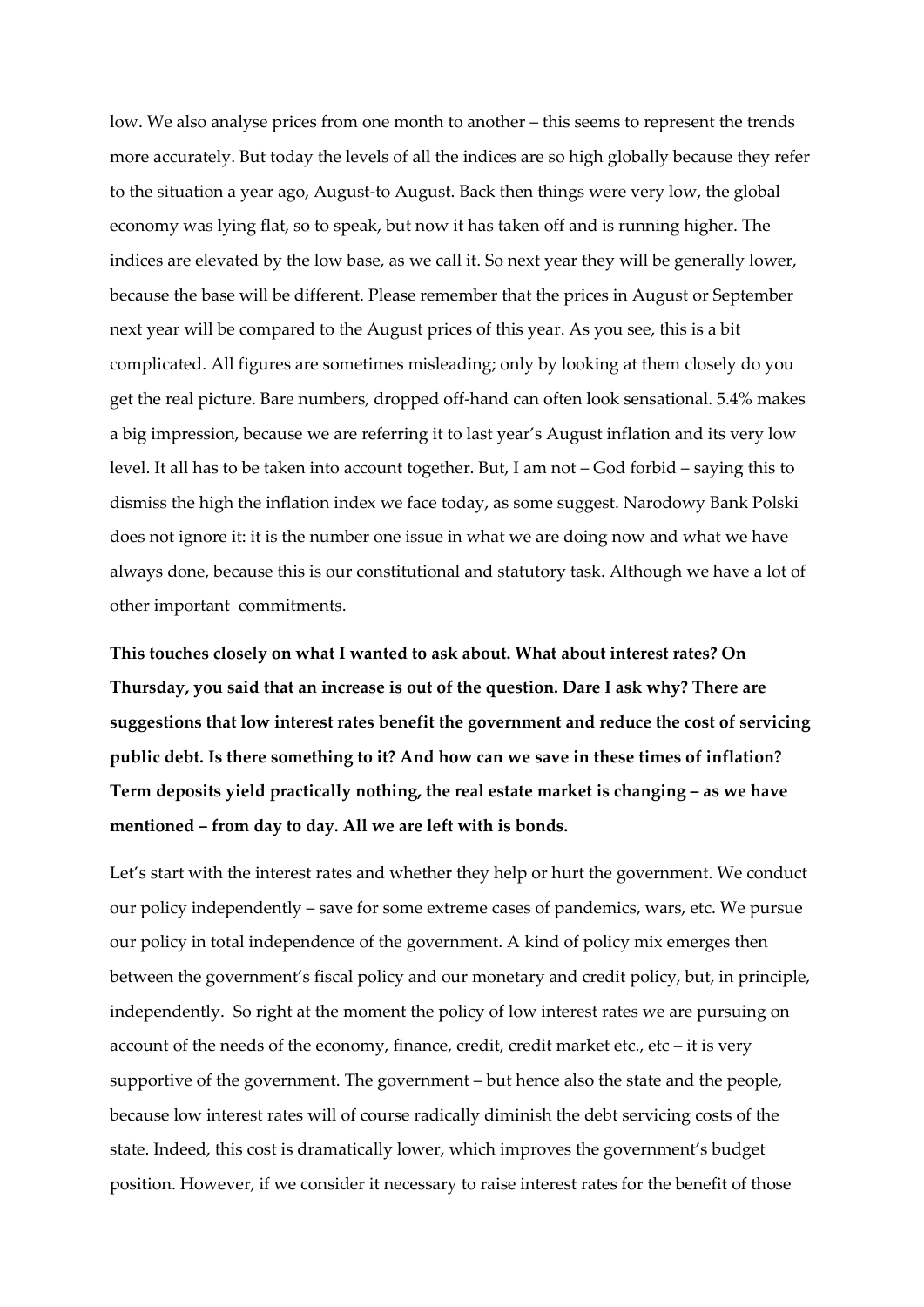we are responsible for, even at the cost of making the government's situation worse by boosting debt servicing costs, we will not hesitate to do so. The government does not call upon the Bank to conduct a certain kind of interest rate policy in order to improve its position. We have our goals, and the government has its own. The government is responsible for the entire economy, for economic development, for taxes, for the budget position, for social policy… We have our own scope of responsibility. It's true that the low interest rates are extremely beneficial to the budget, to debt servicing etc. There's no denying it, but it's a different issue. But at some point we will be forced to increase the rates. The current rate levels are not what we would like to accept as normal. If the economy takes off, if there are no more threats of lockdowns etc., then we will naturally raise interest rates, should the situation require it. This means we will make things a bit harder for the government, but we will go ahead with it. To answer your question, I don't know when this will happen; if I knew, I would certainly tell. Then we would all know. When we look at the foreign and Polish analyses of the outlook for the interest rates, everybody has the same data. Ours are a tad better, but not completely different. So we can't tell. Something that will shed a lot of light will be the so-called November NBP projection. It is a kind of a super-report drawn up on a regular basis, gathering together all the data, analyses and forecasts. So in November we are going to find out more and then we will be able to say something more specific about the situation in the coming quarters. And the next such point in time after that will be March 2022. At the moment, there is no reason to raise interest rates. There is no reason at the moment, and no reason in the immediate future, as we look at the developments today.

Now the second issue, how people can look after their savings. Unfortunately in this modern world there is no good place to invest the capital, the money, that we put aside that would allow it to grow, generate some profit. It's a global problem. Even in our neighbouring countries like Germany, if you have an amount of money, you must pay for its safekeeping at the bank – the interest is negative. And of course storing your money on regular term deposits does not give any return. Some say graphically, inflation is devouring our savings. It can't be denied. Personally, I cannot recommend any investment funds, whether equity based or any other – these are private enterprises and must be considered at one's own risk. Everybody, each family, should approach these things very prudently. The problem is relatively new, by the way – it has not been long that Polish families have had savings worth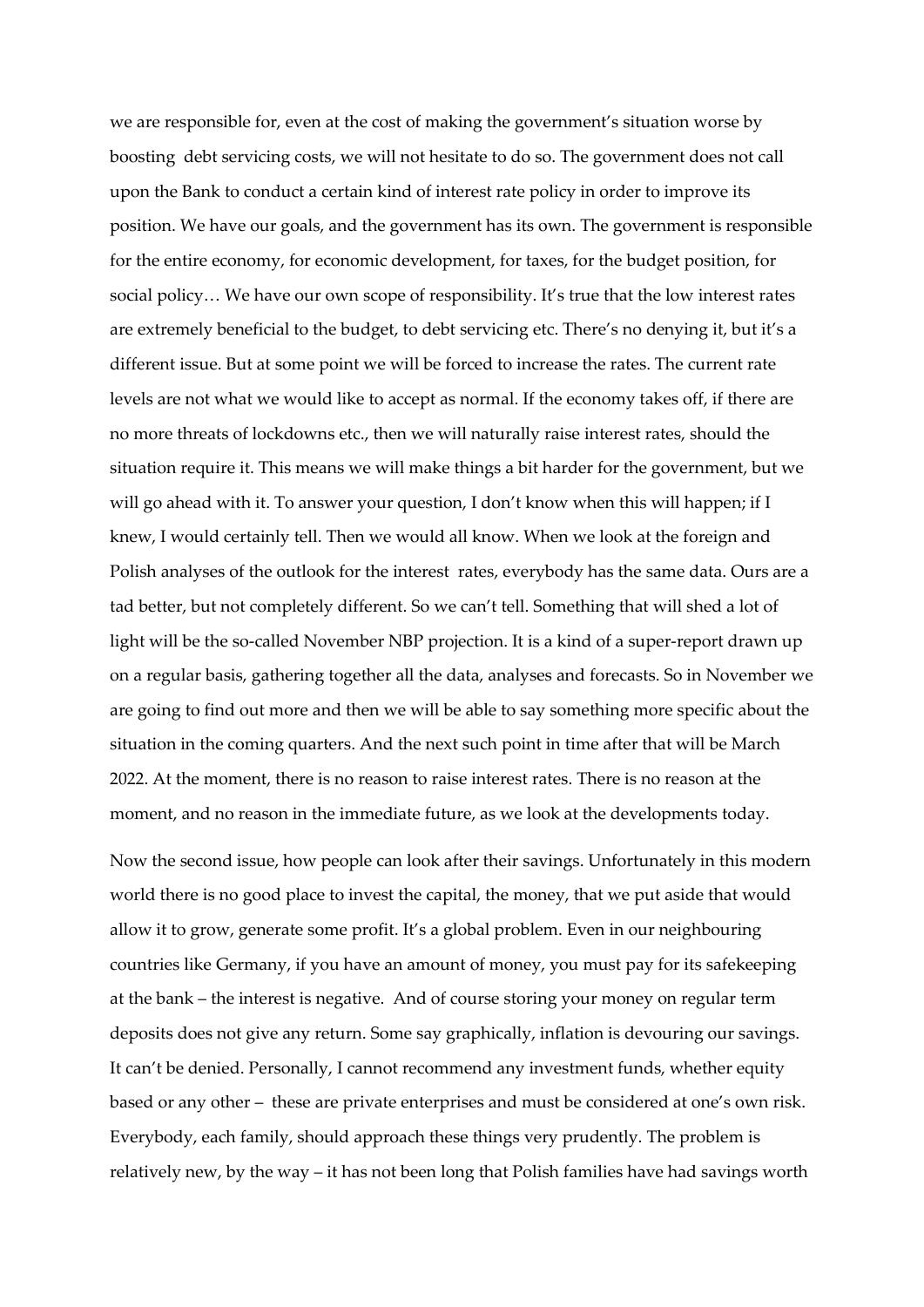their name. And I want to remind you – especially I want to remind the folks living in Warsaw and other big cities – that there are not that many families that hold any sizeable savings. The average Polish family has no savings larger than their monthly income. Those who do have savings belong to a small percentage of the Polish people, yet they are there – what should they do with the money? Well, it's a question of balancing risk against security. As far as I am concerned, I keep my savings in bonds – simply Treasury bonds. This does not yield any profit, but the face value is guaranteed. Plus, possibly, some interest; not much when we're talking bonds; nothing or not much, but 100% safe. Generally in my life I am directed by safety rather than seeking extraordinary gain associated with risk. I rely on income from work, not from speculation, understood in the positive sense. And then there are of course those who keep their savings in foreign currencies. Well, another thing I can advise you is obviously to diversify the way in which you hold savings. I mean, to keep them in different forms. Some as bonds, some as zloty, some in some other form. Then the differences – the gains or losses – can mutually cancel each other out to some degree. I hold zloty and bonds.

### **Moving towards the end, let's talk about something that is far more optimistic, because our gold reserves are growing. My question is: why are we buying gold?**

Ok, but what I have said so far is also optimistic. Let me explain: judging by all our possible criteria – and I have been in touch with the minister for health – the pandemic is coming to an end, after all. It may linger on a smaller scale, but it is fading away, and the economy is kicking off, which means that wages are rising very fast. Not just prices: wages are rising very fast too. Substantially faster than prices. And next year, I hope, prices will return to their normal path, while wages will continue to rise. So, in general, these are optimistic times. We have made it through the pandemic, and the way we've dealt with it might possibly be, to be honest, the best in Europe.

### **That is a bold statement.**

Of all the medium-sized-or medium-large countries, Poland, with its almost 40 million citizens, can be considered as the best. This has happened due to the appropriate measures on the part of the government and the excellent actions by NBP. Indeed, we have emerged practically unscathed. OK, I know how it can sound to a restaurant or hotel owner, the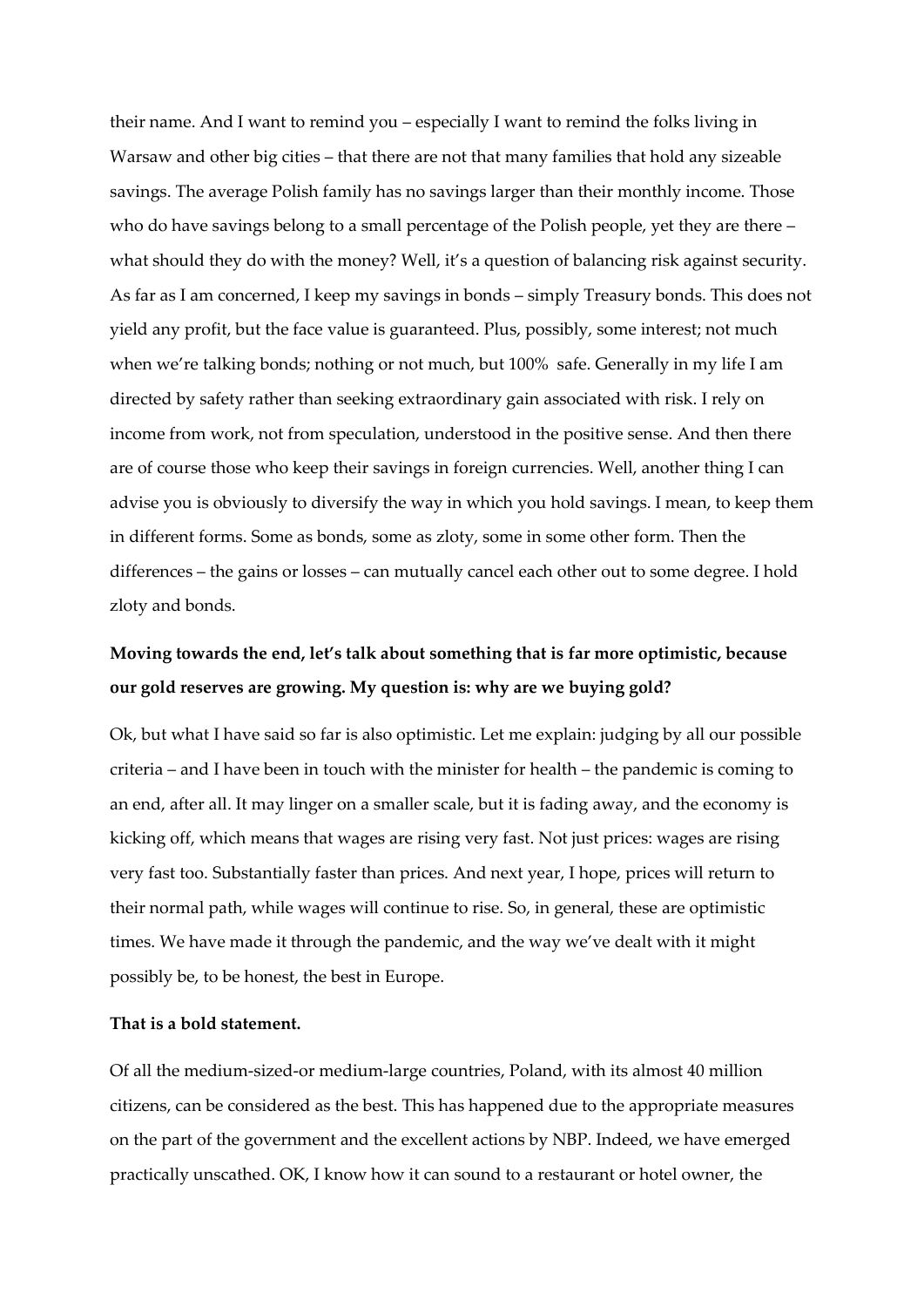situation could be different. But we've been better than others, and it is optimistic. And inflation, as I said, should start going down and be back to normal in the middle of next year.

#### **And what about those gold reserves?**

We should make vast purchases of gold. We already have quite a large amount of this resource and we would like to have much more. We keep most of the gold reserves in Poland – I cannot say where exactly, but in Poland. Some of it is at the Narodowy Bank Polski, in Warsaw, and I can show it there. However, we have a duty to keep it safe and to respect all the rules that of course apply. Some of the gold – more specifically, around 100 tonnes – is stored in London , because that's where transactions in gold are concluded. They are accounting transactions: we lend some of the gold on various terms. We try to make a profit out of it, but, truth to be told, the profit is getting smaller and smaller. It is small, but we do gain. Now if a need arose to sell it quickly, London is the right place. The gold is kept in bars which also conform with the London standard, allowing the gold kept in the London vault to be assigned to another owner. It does not change the location nor the place of its storage. Nobody takes it anywhere; it rests with the Bank of England, in their vault – and you simply transfer the ownership to another person. So, we have the same number of tonnes of gold, but the numbers on the bars keep changing all the time. If I were able to show it to you, the numbers on the bars are changing all the time. There is a constant of 100 tonnes in bars with changing numbers and coming from different producers. Do we need the 100 tonnes? I don't know, we are considering it: the turnover in gold is small, so is the income. I don't know if this is public information, how much we earn on it – I think it is. Well, we are talking tens of millions, so in terms of our bank, it's a negligible figure. But, let me stress that again, should we have to make some large transactions – we are in a position to do so. If the gold was stored with us, at Narodowy Bank Polski, the whole operation would be more complicated in physical, technical and logistical terms. But out of these 100 tonnes – and personally I intend to put a motion to that effect to the Board of Management at some point – perhaps it would be enough to keep only 50 tonnes there; 50 tonnes should do. Or else, some in London, some in the USA, for example. These are technical details, but safekeeping is key.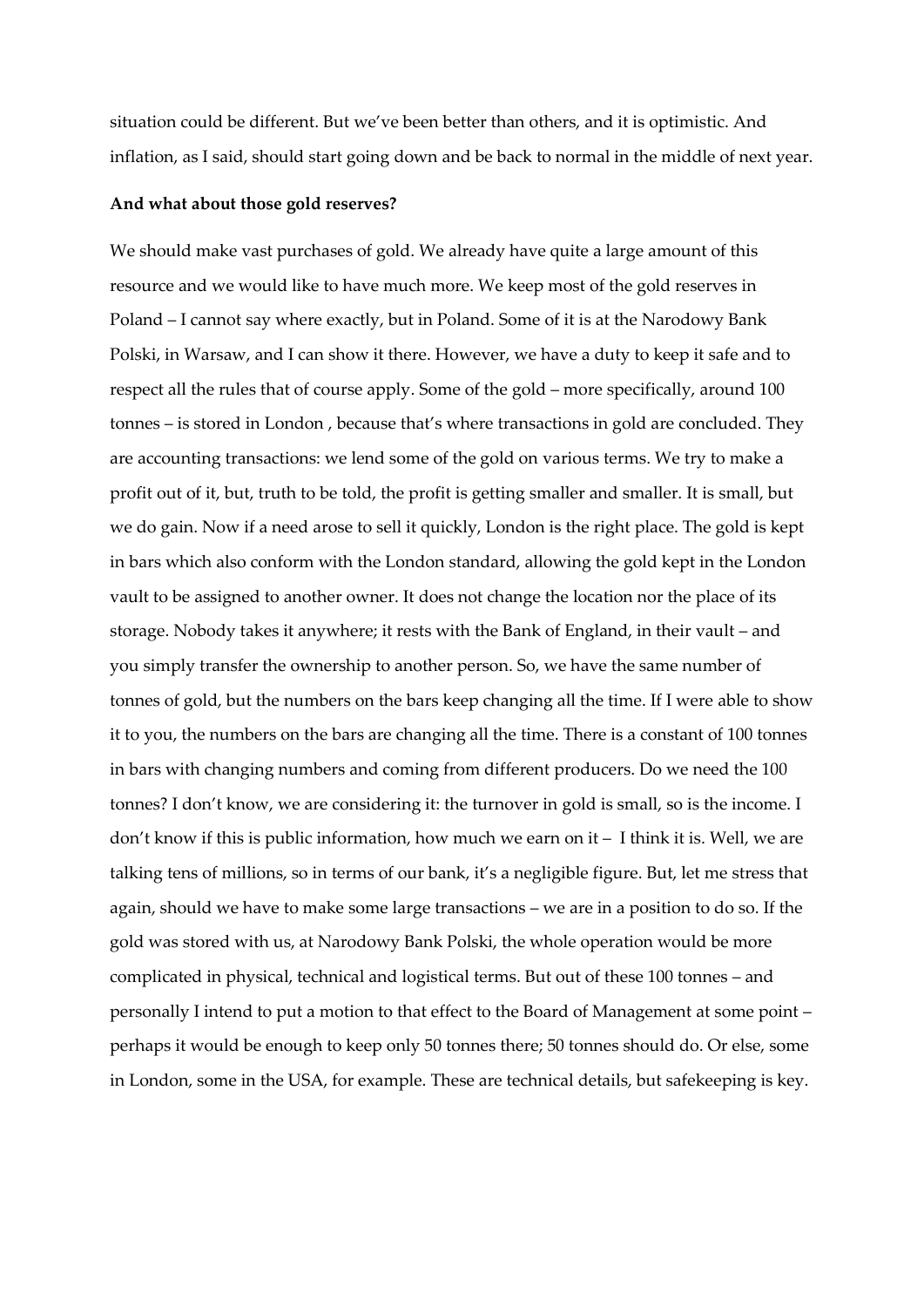# **All the same, it sounds impressive. My final questions will be about your outlook for the future of the Polish economy this year, but especially next year. How will things turn out? Do you think the 4-5% y/y GDP growth is possible after the coronavirus crisis?**

Of course I can say what we think about it as the Management Board, but let me repeat that this is a scenario associated with some risks. The first of these is, of course, the pandemic, its further course – personally, I am getting lost with these Greek letters, the successive variants, their names, etc. I hope this risk will not materialise. In our scenarios we assume that it will not. And for the other risks. A war – knock on wood, I happen to be sitting at a wooden table – some war or crisis in the Middle East, a surge in oil prices or supply disruptions – in general, shortage of some important commodities. If we discount all, or some of these risks, such as a natural disaster, then we envisage with an overwhelming probability that GDP growth in 2021 – growth in our shared wealth, the product we jointly generate every year – will be close to 5%, and will be even better, some 5.4% in the following year. During these two years we will take further steps towards the level of wealth seen in Western European countries. One could say we are already wealthy in the global perspective, we lie in twentysomething place. But against the background of Western Europe we are still less well-off, significantly so, in terms of wages, household wealth etc. So we are taking two giant steps in this direction. The Polish economy is in an excellent shape at the moment. Please remember that what matters the most for NBP is the difference between the Bank and the government. We are responsible for the balance, and for preventing any excesses, bubbles, as we call them, crises, surpluses, etc. The government's responsibility is more about growth. So from our point of view it is important that the Polish economy is so perfectly balanced that there is this relation between the categories, that they grow more or less in parallel. This is an exceptionally good time for the Polish economy and there is no doubt that the whole world is envious of us, in particular Europe. However, what is a great burden on us is the EU's climate policy, which, as an EU member we must accept, whether we like it or not. The increase in energy prices, the energy problem in general, the need to carry out the transformation at such a tremendous cost – all this is extremely difficult in the conditions of nature that we have. We don't have a lot of solar energy, let alone hydroelectricity, or so much wind. There are so many reasons for this situation – we have an outdated energy and transmission system, we didn't inherit any nuclear plants from the communist times – none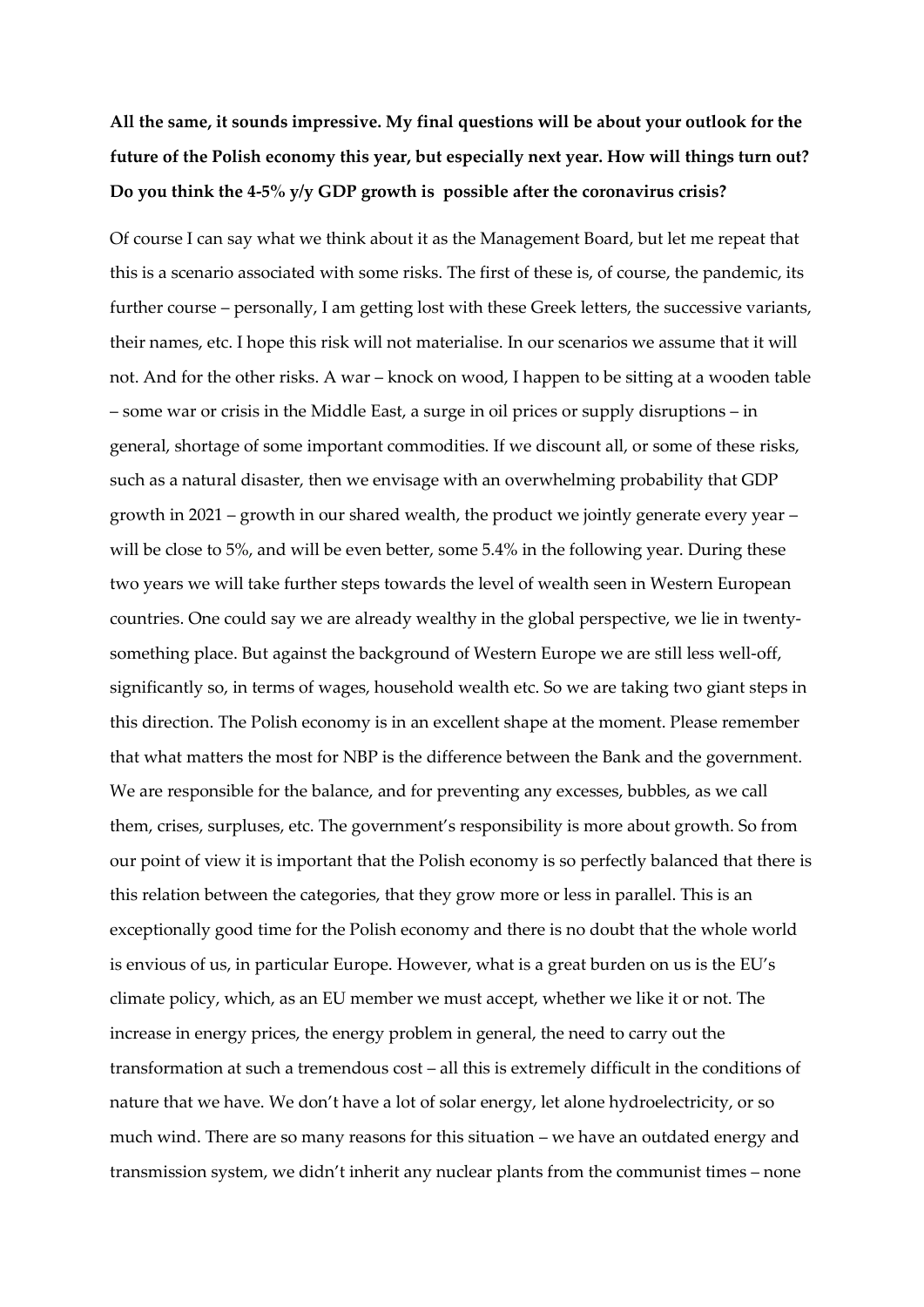of that. So this is another problem that will have to be tackled and the next 20 years will be difficult in this respect. The energy-related costs of production and household living costs will be rising. I do not try to hide this in my communications. In my opinion, this revolution is too revolutionary, too rapid. For Poland at least, a country relying on coal, there should be different adjustment periods, so we would manage to build at least, let's say, six nuclear power plants – decent, large ones. Yes, things are moving too fast, and it's unjust. But then there's no justice in nature, nor in politics, nor in anything apart from personal life and in our internal Polish environment, where that justice must apply. It's unjust, because when the West European countries were at our stage of development, they used every energy source they fancied, perhaps one that was the cheapest. They managed to grow with energy costs that were much, much lower. Now we are having to struggle with much higher energy costs while trying to catch up with them, because we were under the Soviet, and before that, German occupation. It's extremely difficult. We are managing, but only thanks to Polish resourcefulness, hard graft, good governance, and good financial management by NBP. Yes, it's very difficult to implement this tyranny of the transformation imposed by Western Europe, the European Commission. We should have a transition period at least twice as long, if it all makes sense at all. Assuming it does – a double transition period. Or else Western Europe or the EU should build us some of those nuclear plants, since they have closed down their own – take Germany, for example. And they should, in a corresponding measure, build some for us. If Western Europe wants to have clean air, clean water and clean products from Poland, they should build nuclear power plants for us. Instead of all these green transformations they offer us, streams that we must work on, loans or subsidies, let them build six nuclear power plants. Let them improve our energy balance. But they don't want to.

**Professor, let me thank you very much for your interesting analysis of the situation of the Polish economy, and let me remind our listeners that our guest was the guardian of the value of Polish money, Governor of Narodowy Bank Polski, Professor Adam Glapiński. Many thanks again, Professor. And I wish our listeners wise, interesting decisions on investment and savings. It is worth listening to the Professor. Have a good, peaceful weekend.**